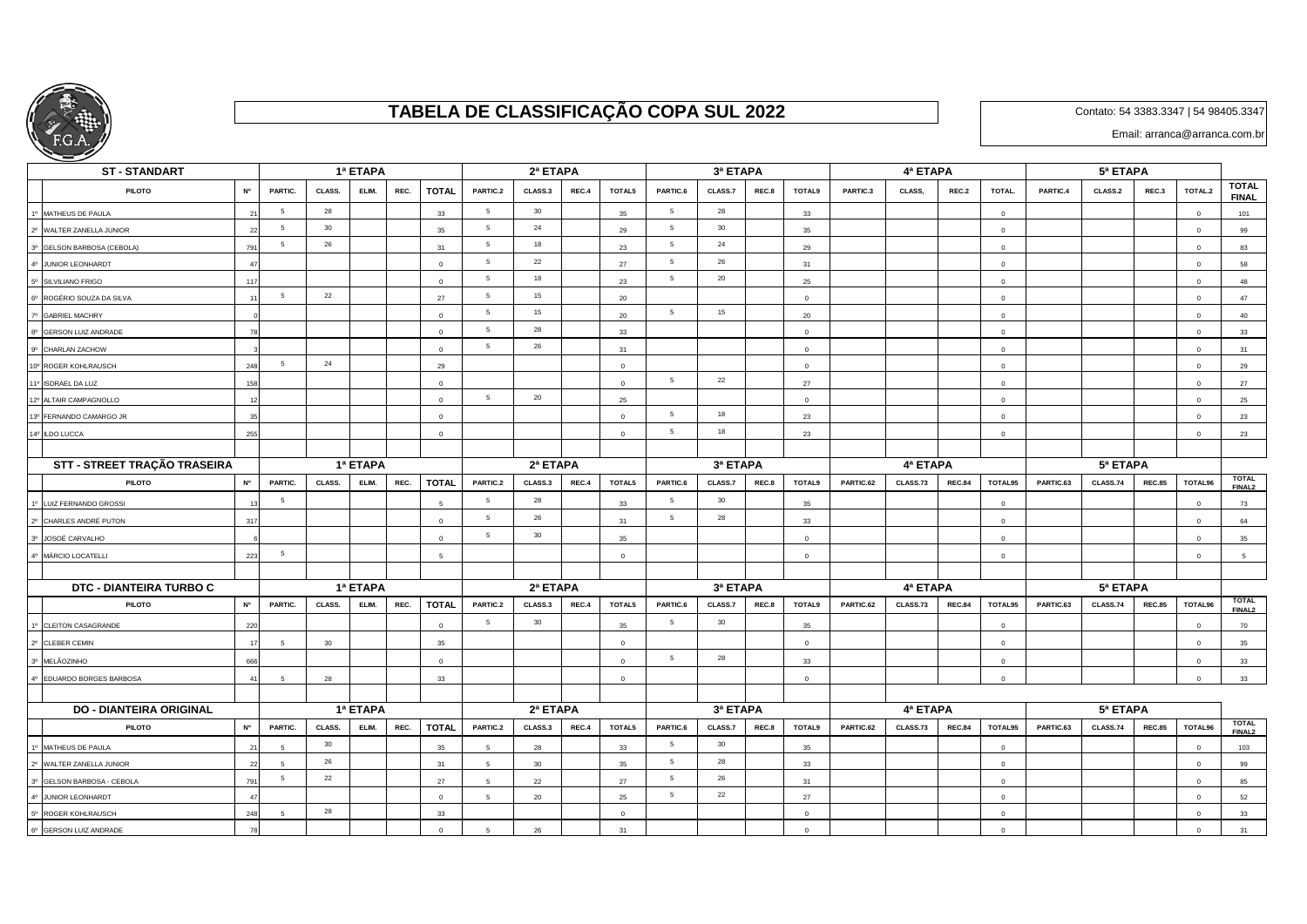| 7º VINICIUS BERTA                  | $Q_4$           | 5              | 24     |          |      | 29             |                 |            |       | $\Omega$    |                 |          |       | $\Omega$       |           |          |               | $\Omega$       |           |                 |               | $\Omega$       | 29                                 |
|------------------------------------|-----------------|----------------|--------|----------|------|----------------|-----------------|------------|-------|-------------|-----------------|----------|-------|----------------|-----------|----------|---------------|----------------|-----------|-----------------|---------------|----------------|------------------------------------|
| 8º ALTAIR CAMPAGNOLLO              | 12              |                |        |          |      | $\circ$        | $5\overline{5}$ | 24         |       | 29          |                 |          |       | $\circ$        |           |          |               | $\circ$        |           |                 |               | $\overline{0}$ | 29                                 |
| 9º ISDRAEL DA LUZ                  | 158             |                |        |          |      | $\Omega$       |                 |            |       | $\Omega$    | $5\overline{)}$ | 24       |       | 29             |           |          |               | $\Omega$       |           |                 |               | $\Omega$       | 29                                 |
| 10° CHARLAN ZACHOW                 |                 |                |        |          |      | $\mathbf 0$    | $5\overline{5}$ | 18         |       | 23          |                 |          |       | $\circ$        |           |          |               | $\circ$        |           |                 |               | $\mathbf{0}$   | 23                                 |
| 11º JOSEMAR SFREDDO                | $\overline{AB}$ |                |        |          |      | $\Omega$       | -5              | 18         |       | 23          |                 |          |       | $\circ$        |           |          |               | $\Omega$       |           |                 |               | $\Omega$       | 23                                 |
| 12º EDERSON MARTINELLI             | 78              |                |        |          |      | $\Omega$       | -5              | 15         |       | 20          |                 |          |       | $\Omega$       |           |          |               | $\Omega$       |           |                 |               | $\circ$        | 20                                 |
|                                    |                 |                |        |          |      |                |                 |            |       |             |                 |          |       |                |           |          |               |                |           |                 |               |                |                                    |
| <b>TO - TRASEIRA ORIGINAL</b>      |                 |                |        | 1ª ETAPA |      |                |                 | 2ª ETAPA   |       | 3ª ETAPA    |                 |          |       | 4ª ETAPA       |           |          |               | 5ª ETAPA       |           |                 |               |                |                                    |
| <b>PILOTO</b>                      | <b>N°</b>       | PARTIC.        | CLASS. | ELIM.    | REC. | <b>TOTAL</b>   | PARTIC.2        | CLASS.3    | REC.4 | TOTAL5      | PARTIC.6        | CLASS.7  | REC.8 | TOTAL9         | PARTIC.62 | CLASS.73 | <b>REC.84</b> | TOTAL95        | PARTIC.63 | <b>CLASS.74</b> | <b>REC.85</b> | TOTAL96        | <b>TOTAL</b><br>FINAL <sub>2</sub> |
| 1º MOISÉS BORTOLAN                 |                 | $\overline{5}$ | 30     |          |      | 35             | $5\overline{5}$ | 30         |       | 35          |                 |          |       | $\overline{0}$ |           |          |               | $\circ$        |           |                 |               | $\overline{0}$ | 70                                 |
| 2º GIANI PANIZZI                   | 7676            | $\sqrt{5}$     | 28     |          |      | 33             | -5              | 28         |       | 33          |                 |          |       | $\circ$        |           |          |               | $\circ$        |           |                 |               | $\Omega$       | 66                                 |
| 3º MAGNO JOSÉ MATTANA              |                 |                |        |          |      | $\Omega$       |                 | 26         |       | 31          | 5               | 30       |       | 35             |           |          |               | $\Omega$       |           |                 |               | $\circ$        | 66                                 |
| 4º LUIZ FERNANDO GROSSI            | 13              | -5             |        |          |      | -5             | 5 <sup>5</sup>  | 22         |       | 27          | 5               | 28       |       | 33             |           |          |               | $\overline{0}$ |           |                 |               | $\Omega$       | 65                                 |
| 5º MIGUEL BONAN                    | 99              | -5             | 26     |          |      | 31             |                 |            |       | $\Omega$    | $5\overline{5}$ | 26       |       | 31             |           |          |               | $\mathbf 0$    |           |                 |               | $\mathbf 0$    | 62                                 |
| 6° JOSOÉ CARVALHO                  |                 |                |        |          |      | $\Omega$       |                 | ${\bf 24}$ |       | 29          |                 |          |       | $\circ$        |           |          |               |                |           |                 |               | $\Omega$       | 29                                 |
|                                    |                 |                |        |          |      |                |                 |            |       |             |                 |          |       |                |           |          |               |                |           |                 |               |                |                                    |
| <b>DTB - DIANTEIRA TURBO B</b>     |                 |                |        | 1ª ETAPA |      |                |                 | 2ª ETAPA   |       |             |                 | 3ª ETAPA |       |                |           | 4ª ETAPA |               |                |           |                 |               |                |                                    |
| <b>PILOTO</b>                      | <b>N°</b>       | PARTIC.        | CLASS. | ELIM.    | REC. | <b>TOTAL</b>   | PARTIC.2        | CLASS.3    | REC.4 | TOTAL5      | PARTIC.6        | CLASS.7  | REC.8 | TOTAL9         | PARTIC.62 | CLASS.73 | <b>REC.84</b> | TOTAL95        | PARTIC.63 | CLASS.74        | <b>REC.85</b> | TOTAL96        | <b>TOTAL</b><br><b>FINAL2</b>      |
| <sup>o</sup> JEFERSON THOMÉ        | 736             | 5              | 26     |          |      | 31             | -5              | 30         |       | 35          | $5\overline{5}$ | 30       |       | 35             |           |          |               | $\Omega$       |           |                 |               | $\Omega$       | 101                                |
| 2º CLEITON CASAGRANDE              | 220             |                |        |          |      | $\overline{0}$ | $5\overline{5}$ | 24         |       | 29          | 5               | 26       |       | 31             |           |          |               | $\overline{0}$ |           |                 |               | $\overline{0}$ | 60                                 |
| 3º ODIL NAZARI JUNIOR              | 68              |                |        |          |      | $\circ$        |                 |            |       | $\circ$     | $5\overline{5}$ | 28       | $-5$  | 38             |           |          |               | $\circ$        |           |                 |               | $\Omega$       | 38                                 |
| <b>VANIEL MARIN</b>                | 282             | 5              | 30     |          |      | 35             |                 |            |       | $\mathbf 0$ |                 |          |       | $\overline{0}$ |           |          |               | $\overline{0}$ |           |                 |               | $\mathbf 0$    | 35                                 |
| JULIO SACHET                       | 30              | - 5            | 28     |          |      | 33             |                 |            |       | $\circ$     |                 |          |       | $\overline{0}$ |           |          |               | $\Omega$       |           |                 |               | $\Omega$       | 33                                 |
| <sup>®</sup> TIAGO BORTOLAN        |                 |                |        |          |      | $\Omega$       |                 | 28         |       | 33          |                 |          |       | $\Omega$       |           |          |               |                |           |                 |               | $\Omega$       | 33                                 |
| <sup>®</sup> FÁBIO RODRIGO MARTINS |                 |                |        |          |      | $\mathbf 0$    | $5 -$           | 26         |       | 31          |                 |          |       | $\mathbf 0$    |           |          |               | $\circ$        |           |                 |               | $\mathbf 0$    | 31                                 |
| EDUARDO BORGES BARBOSA             | 41              | 5              | 24     |          |      | 29             |                 |            |       | $\Omega$    |                 |          |       | $\Omega$       |           |          |               | $\Omega$       |           |                 |               | $\Omega$       | 29                                 |
| 9º MELÃOZINHO                      | 666             |                |        |          |      | $\Omega$       |                 |            |       | $\Omega$    | 5               | 24       |       | 29             |           |          |               | $\Omega$       |           |                 |               | $\Omega$       | 29                                 |
| 10° MARCOS AULLER                  | 45              |                |        |          |      | $\circ$        | -5              | 22         |       | 27          |                 |          |       | $\circ$        |           |          |               | $\overline{0}$ |           |                 |               | $\circ$        | 27                                 |
| <sup>o</sup> EDUARDO ALVES         | 16              | 5              |        |          |      | $\overline{5}$ |                 |            |       | $\mathsf 0$ |                 |          |       | $\overline{0}$ |           |          |               | $\mathbf 0$    |           |                 |               | $\overline{0}$ | 5                                  |
|                                    |                 |                |        |          |      |                |                 |            |       |             |                 |          |       |                |           |          |               |                |           |                 |               |                |                                    |
| TTA - TRASEIRA TURBO A             |                 |                |        | 1ª ETAPA |      |                |                 | 2ª ETAPA   |       |             |                 | 3ª ETAPA |       |                |           | 4ª ETAPA |               |                |           | 5ª ETAPA        |               |                |                                    |
| <b>PILOTO</b>                      | <b>N°</b>       | PARTIC.        | CLASS. | ELIM.    | REC. | <b>TOTAL</b>   | PARTIC.2        | CLASS.3    | REC.4 | TOTAL5      | PARTIC.6        | CLASS.7  | REC.8 | <b>TOTAL9</b>  | PARTIC.62 | CLASS.73 | <b>REC.84</b> | TOTAL95        | PARTIC.63 | CLASS.74        | <b>REC.85</b> | TOTAL96        | <b>TOTAL</b><br>FINAL2             |
| 1º JOÃO SETTIN                     | 737             | -5             | 30     |          |      | 35             |                 |            |       | $\Omega$    |                 |          |       | $\Omega$       |           |          |               | $\Omega$       |           |                 |               | $\Omega$       | 35                                 |
| 2º DOUGLAS FONTANA                 |                 |                |        |          |      | $\mathbf{0}$   | 5               |            |       | 5           |                 |          |       | $\circ$        |           |          |               | $\overline{0}$ |           |                 |               | $\overline{0}$ | $\sqrt{5}$                         |
|                                    |                 |                |        |          |      |                |                 |            |       |             |                 |          |       |                |           |          |               |                |           |                 |               |                |                                    |
| <b>TS - TRASEIRA SUPER</b>         |                 |                |        | 1ª ETAPA |      |                |                 | 2ª ETAPA   |       |             |                 | 3ª ETAPA |       |                |           | 4ª ETAPA |               |                |           | 5ª ETAPA        |               |                |                                    |
| <b>PILOTO</b>                      | $\,$ N          | PARTIC.        | CLASS. | ELIM.    | REC. | <b>TOTAL</b>   | PARTIC.2        | CLASS.3    | REC.4 | TOTAL5      | PARTIC.6        | CLASS.7  | REC.8 | TOTAL9         | PARTIC.62 | CLASS.73 | <b>REC.84</b> | TOTAL95        | PARTIC.63 | CLASS.74        | <b>REC.85</b> | TOTAL96        | <b>TOTAL</b><br>FINAL <sub>2</sub> |
| 1º MIGUEL BONAN                    | 90              | -5             | 28     |          |      | 33             | 5 <sup>5</sup>  | 24         |       | 29          | $5\overline{5}$ | 28       |       | 33             |           |          |               | $\Omega$       |           |                 |               | $\circ$        | 95                                 |
| 2º MOISÉS BORTOLAN                 | 17              | $\sqrt{5}$     | 30     |          |      | 35             | $5\overline{5}$ | 30         |       | 35          |                 |          |       | $\circ$        |           |          |               | $\mathbf 0$    |           |                 |               | $\mathbf 0$    | 70                                 |
| 3º MAGNO JOSÉ MATTANA              |                 |                |        |          |      | $\Omega$       | -5              | 26         |       | 31          | $\sqrt{5}$      | 30       |       | 35             |           |          |               | $\Omega$       |           |                 |               | $\Omega$       | 66                                 |
| 3º GIANI PANIZZI                   | 7676            | $\sqrt{5}$     | 26     |          |      | 31             | 5               | 28         |       | 33          |                 |          |       | $\circ$        |           |          |               | $\Omega$       |           |                 |               | $\mathbf 0$    | 64                                 |
|                                    |                 |                |        |          |      |                |                 |            |       |             |                 |          |       |                |           |          |               |                |           |                 |               |                |                                    |
| <b>DS - DIANTEIRA SUPER</b>        | 1ª ETAPA        |                |        |          |      |                |                 | 2ª ETAPA   |       | 3ª ETAPA    |                 |          |       |                | 4ª ETAPA  |          |               | 5ª ETAPA       |           |                 |               |                |                                    |
| PILOTO                             | <b>N°</b>       | PARTIC.        | CLASS. | ELIM.    | REC. | <b>TOTAL</b>   | PARTIC.2        | CLASS.3    | REC.4 | TOTAL5      | PARTIC.6        | CLASS.7  | REC.8 | <b>TOTAL9</b>  | PARTIC.62 | CLASS.73 | <b>REC.84</b> | TOTAL95        | PARTIC.63 | CLASS.74        | <b>REC.85</b> | TOTAL96        | <b>TOTAL</b><br>FINAL <sub>2</sub> |
| 1º EVANIR FORTUNATO                | 747             | 5              | 30     |          |      | 35             | 5               | 30         |       | 35          | $5^{\circ}$     | 30       |       | 35             |           |          |               | $\Omega$       |           |                 |               | $\Omega$       | 105                                |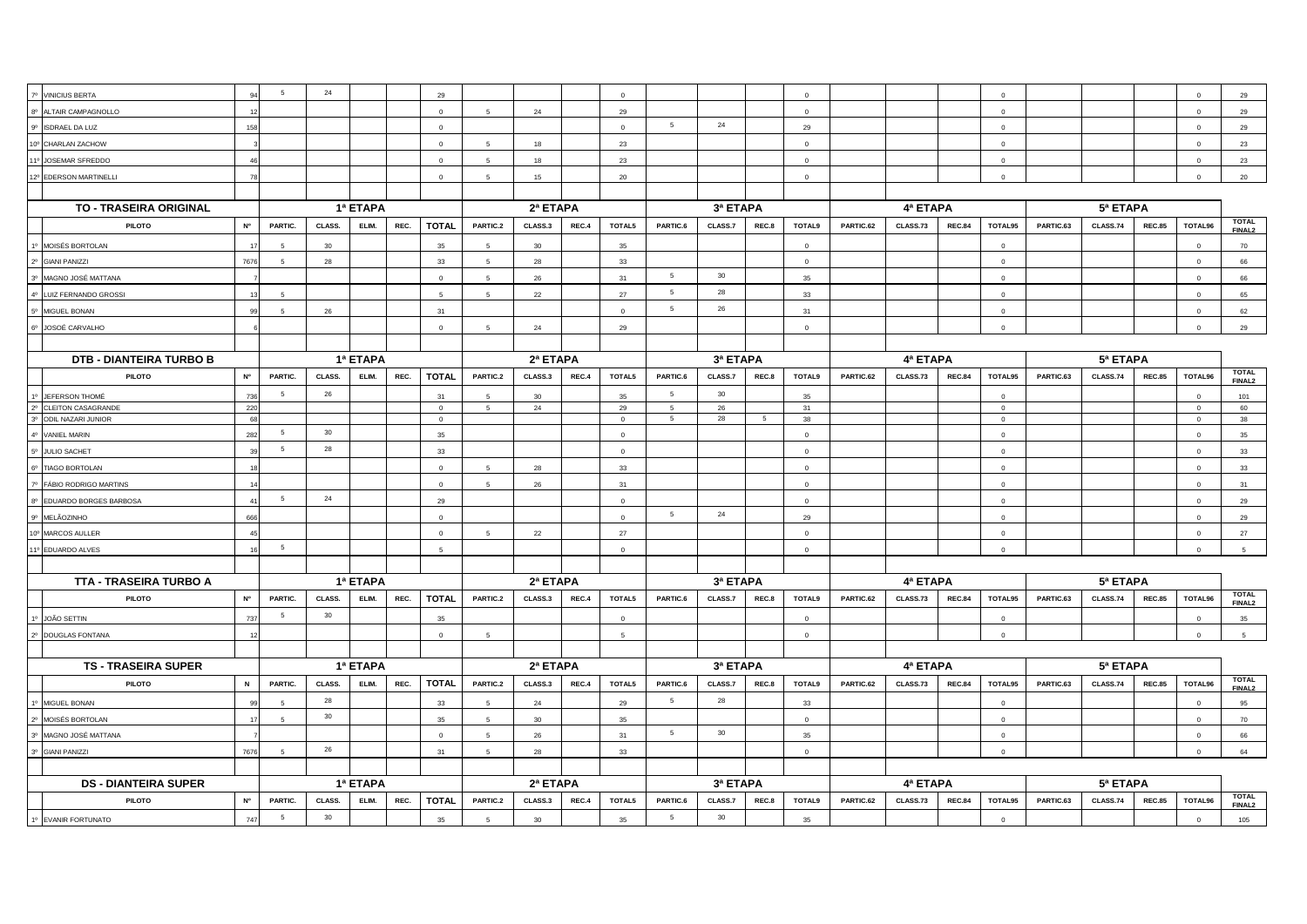| RINALDO SOUZA<br><b>CRISTIANO FRANZONI</b><br>$30^{\circ}$ | 1009        | 5               | 26     |          |      | 31<br>$\overline{0}$ | 5 <sup>5</sup>  | 24<br>28 |       | 29<br>33                         | 5<br>5          | 26<br>28       |       | 31<br>33        |           |          |               | $\overline{0}$<br>$\overline{0}$ |           |          |               | $\overline{0}$<br>$\overline{0}$ | 91<br>66                           |  |  |  |
|------------------------------------------------------------|-------------|-----------------|--------|----------|------|----------------------|-----------------|----------|-------|----------------------------------|-----------------|----------------|-------|-----------------|-----------|----------|---------------|----------------------------------|-----------|----------|---------------|----------------------------------|------------------------------------|--|--|--|
| 4º JOCELITO BONAMIGO                                       |             | 5               | 28     |          |      | 33                   |                 | 26       |       | 31                               |                 |                |       | $\circ$         |           |          |               | $\Omega$                         |           |          |               |                                  | 64                                 |  |  |  |
|                                                            |             | $5\phantom{.0}$ | 24     |          |      |                      |                 |          |       |                                  |                 |                |       |                 |           |          |               |                                  |           |          |               | $\overline{0}$                   |                                    |  |  |  |
| 5°<br><b>VINICIUS BERTA</b>                                |             |                 |        |          |      | 29                   |                 |          |       | $\Omega$                         |                 |                |       | $\circ$         |           |          |               | $\circ$                          |           |          |               | $\mathbf 0$                      | 29                                 |  |  |  |
| 6º EDERSON MARTINELLI                                      | 78          |                 |        |          |      | $\mathbf 0$          |                 | 22       |       | 27                               |                 |                |       | $\overline{0}$  |           |          |               | $\Omega$                         |           |          |               | $\mathbf 0$                      | 27                                 |  |  |  |
| DTA - DIANTEIRA TURBO A                                    |             |                 |        | 1ª ETAPA |      |                      |                 | 2ª ETAPA |       |                                  |                 | 3ª ETAPA       |       |                 |           | 4ª ETAPA |               |                                  |           | 5ª ETAPA |               |                                  |                                    |  |  |  |
| <b>PILOTO</b>                                              | <b>N°</b>   | PARTIC.         | CLASS. | ELIM.    | REC. | <b>TOTAL</b>         | PARTIC.2        | CLASS.3  | REC.4 | TOTAL5                           | PARTIC.6        | CLASS.7        | REC.8 | TOTAL9          | PARTIC.62 | CLASS.73 | <b>REC.84</b> | TOTAL95                          | PARTIC.63 | CLASS.74 | <b>REC.85</b> | TOTAL96                          | <b>TOTAL</b>                       |  |  |  |
| 1º BRUNO JARDIM                                            |             | 5               | 30     |          |      | 35                   |                 | 30       |       | 35                               |                 |                |       | $\Omega$        |           |          |               | $\Omega$                         |           |          |               | $\Omega$                         | FINAL <sub>2</sub><br>70           |  |  |  |
| 2º JEFERSON LOSKER                                         | 28          | $5\phantom{.0}$ | 26     |          |      | 31                   | $5\overline{5}$ | 28       |       | 33                               |                 |                |       | $\overline{0}$  |           |          |               | $\overline{0}$                   |           |          |               | $\circ$                          | 64                                 |  |  |  |
| DIEGO SEVERO GODOY                                         | 987         |                 |        |          |      | $\mathbf 0$          |                 |          |       | $\circ$                          | 5               | 30             |       | 35              |           |          |               | $\overline{0}$                   |           |          |               | $\circ$                          | 35                                 |  |  |  |
| RICARDO COZZATTI                                           | 222         |                 |        |          |      | $\mathbf 0$          | 5               |          |       | 5                                | 5               | 24             |       | 29              |           |          |               | $\overline{0}$                   |           |          |               | $\overline{0}$                   | 34                                 |  |  |  |
| ROBELIOS TRAMONTINI                                        | 911         | 5               | 28     |          |      | 33                   |                 |          |       | $\Omega$                         |                 |                |       | $\circ$         |           |          |               | $\Omega$                         |           |          |               | $\mathbf 0$                      | 33                                 |  |  |  |
| RODRIGO TRINDADE                                           | 320         |                 |        |          |      | $\Omega$             |                 |          |       | $\circ$                          | 5               | 28             |       | 33              |           |          |               | $\sqrt{2}$                       |           |          |               | $\overline{0}$                   | 33                                 |  |  |  |
| MARCOS AULLER                                              | 45          |                 |        |          |      | $\Omega$             | 5 <sup>5</sup>  | 26       |       | 31                               |                 |                |       | $\circ$         |           |          |               | $\Omega$                         |           |          |               | $\circ$                          | 31                                 |  |  |  |
| RODRIGO NOVELO                                             | 26          |                 |        |          |      | $\circ$              |                 |          |       | $\circ$                          | 5               | 26             |       | 31              |           |          |               | $\Omega$                         |           |          |               | $\circ$                          | 31                                 |  |  |  |
|                                                            |             |                 |        |          |      |                      |                 |          |       |                                  |                 |                |       |                 |           |          |               |                                  |           |          |               |                                  |                                    |  |  |  |
| <b>STL - STANDART LIGHT</b>                                |             |                 |        | 1ª ETAPA |      |                      |                 | 2ª ETAPA |       |                                  |                 | 3ª ETAPA       |       |                 |           | 4ª ETAPA |               |                                  |           |          |               |                                  |                                    |  |  |  |
| PILOTO                                                     | <b>N°</b>   | PARTIC.         | CLASS. | ELIM.    | REC. | <b>TOTAL</b>         | PARTIC.2        | CLASS.3  | REC.4 | TOTAL5                           | PARTIC.6        | CLASS.7        | REC.8 | <b>TOTAL9</b>   | PARTIC.62 | CLASS.73 | <b>REC.84</b> | TOTAL95                          | PARTIC.63 | CLASS.74 | <b>REC.85</b> | TOTAL96                          | <b>TOTAL</b><br>FINAL2             |  |  |  |
| 1º ILDO LUCCA                                              | 255         | 5               | 30     |          |      | 35                   |                 | 28       |       | 33                               | 5               | 24             |       | 29              |           |          |               | $\overline{0}$                   |           |          |               | $\circ$                          | 97                                 |  |  |  |
| 2º ROGÉRIO SOIZA DA SILVA                                  |             | 5               | 28     |          |      | 33                   | -5              | 26       |       | 31                               | 5               | 22             |       | 27              |           |          |               | $\Omega$                         |           |          |               | $\circ$                          | 91                                 |  |  |  |
| 3º SILVILIANO FRIGO                                        | 117         |                 |        |          |      | $\Omega$             | -5              | 30       |       | 35                               | 5               | 30             |       | 35              |           |          |               | $\circ$                          |           |          |               | $\mathbf 0$                      | 70                                 |  |  |  |
| 4º GABRIEL MACHRY                                          |             |                 |        |          |      | $\Omega$             | $\sim$          | 24       |       | 29                               | 5               | 26             |       | 31              |           |          |               | $\Omega$                         |           |          |               | $\overline{0}$                   | 60                                 |  |  |  |
| 5º FERNANDO CAMARGO JR                                     |             |                 |        |          |      | $\Omega$             |                 |          |       | $\Omega$                         | $5\overline{5}$ | 28             |       | 33 <sup>°</sup> |           |          |               | $\Omega$                         |           |          |               | $\circ$                          | 33                                 |  |  |  |
|                                                            |             |                 |        |          |      |                      |                 |          |       |                                  |                 |                |       |                 |           |          |               |                                  |           |          |               |                                  |                                    |  |  |  |
| XTM - EXTREME 10.5                                         |             |                 |        | 1ª ETAPA |      |                      |                 | 2ª ETAPA |       |                                  |                 | 3ª ETAPA       |       |                 |           | 4ª ETAPA |               |                                  |           | 5ª ETAPA |               |                                  |                                    |  |  |  |
| <b>PILOTO</b>                                              | $N^{\circ}$ | PARTIC.         | CLASS. | ELIM.    | REC. | <b>TOTAL</b>         | PARTIC.2        | CLASS.3  | REC.4 | TOTAL5                           | PARTIC.6        | CLASS.7        | REC.8 | TOTAL9          | PARTIC.62 | CLASS.73 | <b>REC.84</b> | TOTAL95                          | PARTIC.63 | CLASS.74 | <b>REC.85</b> | TOTAL96                          | <b>TOTAL</b><br>FINAL <sub>2</sub> |  |  |  |
| 1º DOUGLAS FONTANA                                         | 12          |                 |        |          |      | $\overline{0}$       | 5 <sup>5</sup>  |          |       | 5                                |                 |                |       | $\circ$         |           |          |               | $\overline{0}$                   |           |          |               | $\overline{0}$                   | $5\overline{5}$                    |  |  |  |
|                                                            |             |                 |        |          |      |                      |                 |          |       |                                  |                 |                |       |                 |           |          |               |                                  |           |          |               |                                  |                                    |  |  |  |
| <b>PM - PRO MOD</b>                                        |             |                 |        | 1ª ETAPA |      |                      |                 | 2ª ETAPA |       |                                  |                 | 3ª ETAPA       |       |                 |           | 4ª ETAPA |               |                                  |           | 5ª ETAPA |               |                                  |                                    |  |  |  |
| <b>PILOTO</b>                                              | <b>N°</b>   | PARTIC.         | CLASS. | ELIM.    | REC. | <b>TOTAL</b>         | PARTIC.2        | CLASS.3  | REC.4 | TOTAL5                           | PARTIC.6        | CLASS.7        | REC.8 | <b>TOTAL9</b>   | PARTIC.62 | CLASS.73 | <b>REC.84</b> | TOTAL95                          | PARTIC.63 | CLASS.74 | <b>REC.85</b> | TOTAL96                          | <b>TOTAL</b><br>FINAL <sub>2</sub> |  |  |  |
| 1º FÁBIO LUIZ WISNIEWSKI                                   |             |                 |        |          |      | $\circ$              |                 |          |       | $\mathbf 0$                      |                 |                |       | 35              |           |          |               | $\Omega$                         |           |          |               | $\circ$                          | 35                                 |  |  |  |
|                                                            |             |                 |        |          |      |                      |                 |          |       |                                  |                 |                |       |                 |           |          |               |                                  |           |          |               |                                  |                                    |  |  |  |
| <b>DL - DRAG LIGHT</b>                                     |             |                 |        | 1ª ETAPA |      |                      |                 | 2ª ETAPA |       |                                  |                 | 3ª ETAPA       |       |                 |           | 4ª ETAPA |               |                                  |           | 5ª ETAPA |               |                                  |                                    |  |  |  |
| <b>PILOTO</b>                                              | <b>Nº</b>   | PARTIC.         | CLASS. | ELIM.    | REC. | <b>TOTAL</b>         | PARTIC.2        | CLASS.3  | REC.4 | TOTAL5                           | PARTIC.6        | <b>CLASS.7</b> | REC.8 | TOTAL9          | PARTIC.62 | CLASS.73 | <b>REC.84</b> | TOTAL95                          | PARTIC.63 | CLASS.74 | <b>REC.85</b> | TOTAL96                          | <b>TOTAL</b><br>FINAL <sub>2</sub> |  |  |  |
|                                                            |             |                 |        |          |      | $\Omega$             |                 |          |       | $\Omega$                         |                 |                |       | $\circ$         |           |          |               | $\overline{0}$                   |           |          |               | $\mathbf 0$                      | $\circ$                            |  |  |  |
|                                                            |             |                 |        |          |      |                      |                 |          |       |                                  |                 |                |       |                 |           |          |               |                                  |           |          |               |                                  |                                    |  |  |  |
| FLT - FORÇA LIVRE TRASEIRA                                 |             |                 |        | 1ª ETAPA |      |                      |                 | 2ª ETAPA |       |                                  |                 | 3ª ETAPA       |       |                 |           | 4ª ETAPA |               |                                  |           | 5ª ETAPA |               |                                  |                                    |  |  |  |
| <b>PILOTO</b>                                              | <b>N°</b>   | PARTIC.         | CLASS. | ELIM.    | REC. | <b>TOTAL</b>         | PARTIC.2        | CLASS.3  | REC.4 | TOTAL5                           | PARTIC.6        | CLASS.7        | REC.8 | TOTAL9          | PARTIC.62 | CLASS.73 | <b>REC.84</b> | TOTAL95                          | PARTIC.63 | CLASS.74 | <b>REC.85</b> | TOTAL96                          | <b>TOTAL</b><br>FINAL <sub>2</sub> |  |  |  |
| 1º ELTON JOSÉ RIPE                                         | -51         | 5               | 30     |          |      | 35                   | 5               |          |       | 33                               |                 |                |       | $\Omega$        |           |          |               | $\Omega$                         |           |          |               | $\overline{0}$                   | 68                                 |  |  |  |
| 2º LEANDRO FELTRIN                                         |             |                 |        |          |      | $\Omega$             | 5               | 30       |       | 35                               |                 |                |       | $\Omega$        |           |          |               | $\Omega$                         |           |          |               | $\overline{0}$                   | 35                                 |  |  |  |
| 3º FOPPA                                                   | 58          | 5               | 28     |          |      | 33                   |                 |          |       | $\circ$                          |                 |                |       | $\circ$         |           |          |               | $\overline{0}$                   |           |          |               | $\overline{0}$                   | 33                                 |  |  |  |
|                                                            |             |                 |        |          |      |                      |                 |          |       |                                  |                 |                |       |                 |           |          |               |                                  |           |          |               |                                  |                                    |  |  |  |
| FLD - FORCA LIVRE DIANTEIRA                                | 1ª ETAPA    |                 |        |          |      | 2ª ETAPA             |                 |          |       | 3ª ETAPA<br>4ª ETAPA<br>5ª ETAPA |                 |                |       |                 |           |          |               |                                  |           |          |               |                                  |                                    |  |  |  |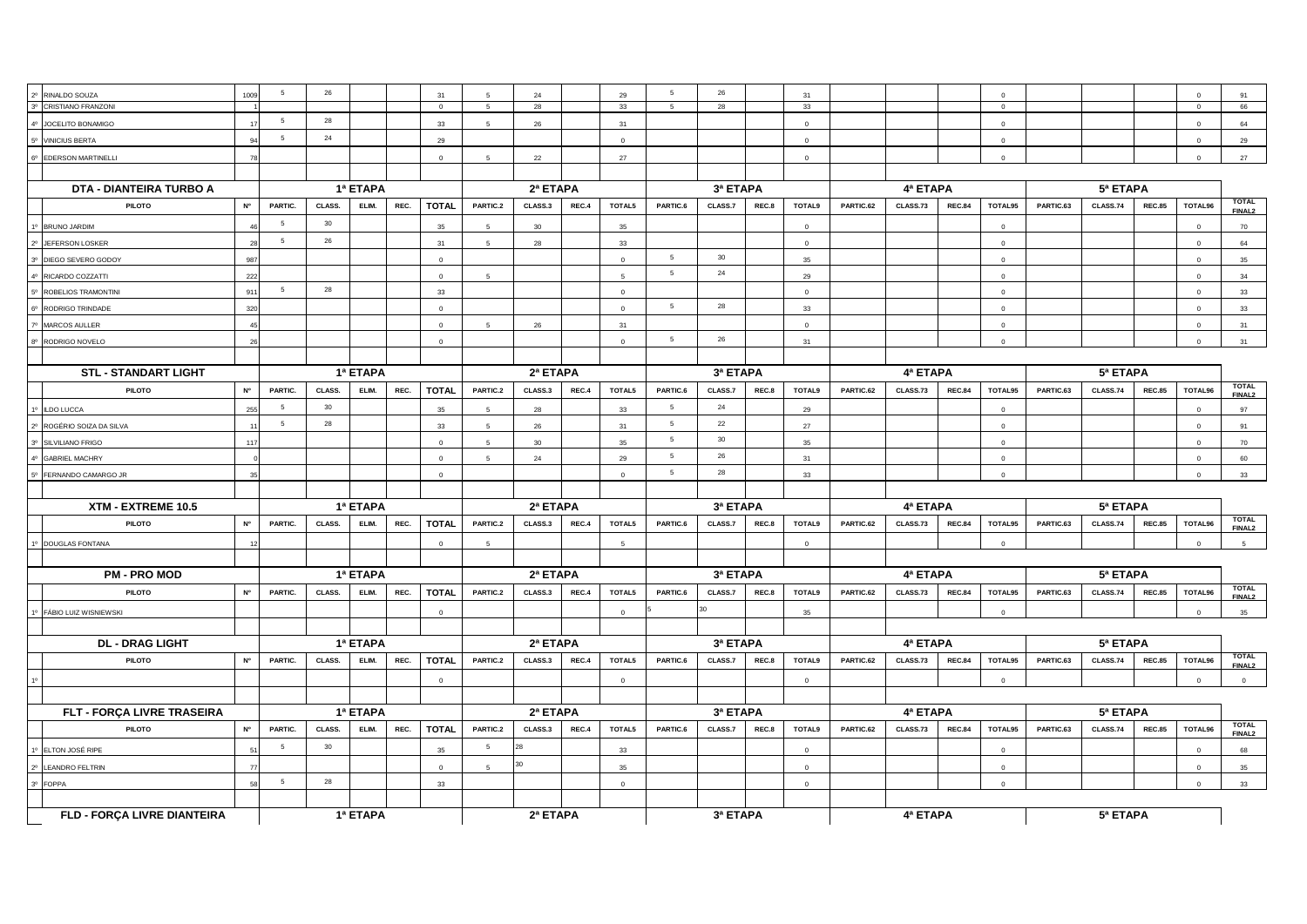| <b>PILOTO</b>                     | <b>N°</b>      | PARTIC.         | CLASS. | ELIM.    | REC. | <b>TOTAL</b> | PARTIC.2        | CLASS.3  | REC.4           | TOTAL5         | PARTIC.6        | CLASS.7         | REC.8 | <b>TOTAL9</b>  | PARTIC.62 | CLASS.73 | <b>REC.84</b> | TOTAL95        | PARTIC.63 | CLASS.74 | <b>REC.85</b> | TOTAL96        | <b>TOTAL</b><br>FINAL2             |
|-----------------------------------|----------------|-----------------|--------|----------|------|--------------|-----------------|----------|-----------------|----------------|-----------------|-----------------|-------|----------------|-----------|----------|---------------|----------------|-----------|----------|---------------|----------------|------------------------------------|
| 1º ELIZALDO PAIZ                  |                | $5\phantom{.0}$ | 28     |          |      | 33           | 5 <sup>5</sup>  | 30       |                 | 35             |                 |                 |       | $\Omega$       |           |          |               | $\Omega$       |           |          |               | $\Omega$       | 68                                 |
| 2º BRUNO GONÇALVES                |                | $5\phantom{.0}$ | 30     |          |      | 35           |                 |          |                 | $\circ$        |                 |                 |       | $\mathbf 0$    |           |          |               | $\mathbf 0$    |           |          |               | $\overline{0}$ | 35                                 |
| 3º DIEGO SEVERO GODOY             | 987            |                 |        |          |      | $\Omega$     |                 |          |                 | $\Omega$       | 5               | 30 <sub>o</sub> |       | 35             |           |          |               | $\Omega$       |           |          |               | $\Omega$       | 35                                 |
| 4º MARCOS AULLER                  |                |                 |        |          |      | $\Omega$     | $\overline{a}$  | 28       |                 | 33             |                 |                 |       | $\circ$        |           |          |               | $\Omega$       |           |          |               | $\Omega$       | 33                                 |
| 5° RAFAEL BERTAGNOLLI             | $\mathbf{r}$   | $5\overline{5}$ | 26     |          |      | 31           |                 |          |                 | $\mathbf 0$    |                 |                 |       | $\circ$        |           |          |               | $\mathbf 0$    |           |          |               | $\overline{0}$ | 31                                 |
|                                   |                |                 |        |          |      |              |                 |          |                 |                |                 |                 |       |                |           |          |               |                |           |          |               |                |                                    |
| <b>DST-DIANTEIRA STREET TURBO</b> |                |                 |        | 1ª ETAPA |      |              |                 | 2ª ETAPA |                 |                |                 | 3ª ETAPA        |       |                |           | 4ª ETAPA |               |                |           | 5ª ETAPA |               |                |                                    |
| PILOTO                            | <b>N°</b>      | PARTIC.         | CLASS. | ELIM.    | REC. | <b>TOTAL</b> | PARTIC.2        | CLASS.3  | REC.4           | TOTAL5         | PARTIC.6        | CLASS.7         | REC.8 | TOTAL9         | PARTIC.62 | CLASS.73 | <b>REC.84</b> | TOTAL95        | PARTIC.63 | CLASS.74 | <b>REC.85</b> | TOTAL96        | <b>TOTAL</b><br>FINAL <sub>2</sub> |
| 1º EDUARDO ALVES                  |                | 5               | 28     |          |      | 33           | 5               | 28       |                 | 33             | 5               | 28              |       | 33             |           |          |               | $\overline{0}$ |           |          |               | $\overline{0}$ | 99                                 |
| 2º GERSON RIZZI                   | $\Delta$       | 5               | 20     |          |      | 25           | $\overline{a}$  | 26       |                 | 31             | $5\overline{5}$ | 26              |       | 31             |           |          |               | $\Omega$       |           |          |               | $\Omega$       | 87                                 |
| 3º CRISTIAN SESSI                 |                |                 |        |          |      | $\mathbf 0$  | -5              | 30       | $5\phantom{.0}$ | 40             |                 |                 |       | $\circ$        |           |          |               | $\Omega$       |           |          |               | $\Omega$       | 40                                 |
| 4º FÁBIO CASAGRANDA               | 25             | - 5             | 30     |          |      | 35           |                 |          |                 | $\circ$        |                 |                 |       | $\circ$        |           |          |               | $\Omega$       |           |          |               | $\Omega$       | 35                                 |
| 5° ODIL NAZARI JUNIOR             |                |                 |        |          |      | $\Omega$     |                 |          |                 | $\Omega$       | 5               | 30              |       | 35             |           |          |               | $\Omega$       |           |          |               | $\Omega$       | 35                                 |
| 6° BRENO BOHNS NETO               | 444            | $5\phantom{.0}$ | 26     |          |      | 31           |                 |          |                 | $\overline{0}$ |                 |                 |       | $\circ$        |           |          |               | $\circ$        |           |          |               | $\overline{0}$ | 31                                 |
| 7º TIAGO BORTOLAN                 |                | 5               | 24     |          |      | 29           |                 |          |                 | $\mathbf 0$    |                 |                 |       | $\Omega$       |           |          |               | $\Omega$       |           |          |               | $\Omega$       | 29                                 |
| 8º JULIO SACHET                   |                | 5               | 22     |          |      | 27           |                 |          |                 | $\Omega$       |                 |                 |       | $\circ$        |           |          |               | $\Omega$       |           |          |               | $\Omega$       | 27                                 |
| 9º FÁBIO RODRIGO MARTINS          |                |                 |        |          |      | $\circ$      | 5               |          |                 | $\overline{5}$ |                 |                 |       | $\overline{0}$ |           |          |               | $\mathbf 0$    |           |          |               | $\mathbf 0$    | 5                                  |
|                                   |                |                 |        |          |      |              |                 |          |                 |                |                 |                 |       |                |           |          |               |                |           |          |               |                |                                    |
| TTB - TURBO TRASEIRA B            |                |                 |        | 1ª ETAPA |      |              |                 | 2ª ETAPA |                 |                |                 | 3ª ETAPA        |       |                |           | 4ª ETAPA |               |                |           | 5ª ETAPA |               |                |                                    |
| <b>PILOTO</b>                     | <b>N°</b>      | PARTIC.         | CLASS. | ELIM.    | REC. | <b>TOTAL</b> | PARTIC.2        | CLASS.3  | REC.4           | TOTAL5         | PARTIC.6        | CLASS.7         | REC.8 | TOTAL9         | PARTIC.62 | CLASS.73 | <b>REC.84</b> | TOTAL95        | PARTIC.63 | CLASS.74 | <b>REC.85</b> | TOTAL96        | <b>TOTAL</b><br>FINAL <sub>2</sub> |
| 1º LEANDRO FELTRIN                |                |                 |        |          |      | $\circ$      | $5\overline{5}$ |          |                 | 40             |                 |                 |       | $\circ$        |           |          |               | $\mathbf 0$    |           |          |               | $\mathbf 0$    | 40                                 |
| 2º GABRIEL LOVATO                 | 757            | 5               | 30     |          |      | 35           |                 |          |                 | $\Omega$       |                 |                 |       | $\Omega$       |           |          |               | $\Omega$       |           |          |               | $\Omega$       | 35                                 |
| 3º RODRIGO MAZUCO                 | 511            |                 |        |          |      | $\circ$      |                 |          |                 | $\circ$        | 5               | 30 <sub>o</sub> |       | 35             |           |          |               | $\circ$        |           |          |               | $\overline{0}$ | 35                                 |
| 4º ARIEL LUIS SCHALLENBERGER      | 944            |                 |        |          |      | $\circ$      |                 |          |                 | $\overline{0}$ | $5\overline{5}$ | 28              |       | 33             |           |          |               | $\circ$        |           |          |               | $\overline{0}$ | 33                                 |
| 5° RUAN RIPE                      | $-5^{\circ}$   |                 |        |          |      | $\circ$      | -5              |          |                 | -5             |                 |                 |       | $\circ$        |           |          |               | $\Omega$       |           |          |               | $\Omega$       | 5                                  |
|                                   |                |                 |        |          |      |              |                 |          |                 |                |                 |                 |       |                |           |          |               |                |           |          |               |                |                                    |
| DTA L - DIANTEIRA TURBO A LIGHT   |                |                 |        | 1ª ETAPA |      |              |                 | 2ª ETAPA |                 |                |                 | 3ª ETAPA        |       |                |           | 4ª ETAPA |               |                |           | 5ª ETAPA |               |                |                                    |
| <b>PILOTO</b>                     | <b>N°</b>      | PARTIC.         | CLASS. | ELIM.    | REC. | <b>TOTAL</b> | PARTIC.2        | CLASS.3  | REC.4           | TOTAL5         | PARTIC.6        | CLASS.7         | REC.8 | TOTAL9         | PARTIC.62 | CLASS.73 | <b>REC.84</b> | TOTAL95        | PARTIC.63 | CLASS.74 | <b>REC.85</b> | TOTAL96        | <b>TOTAL</b><br>FINAL2             |
| 1º BRUNO JARDIM                   |                | $-5$            | 30     |          |      | 35           | $\sqrt{2}$      | 30       |                 | 35             |                 |                 |       | $\Omega$       |           |          |               | $\Omega$       |           |          |               | $\Omega$       | 70                                 |
| 2º JEFERSON LOSKER                |                | $5\overline{5}$ | 26     |          |      | 31           | $5\overline{5}$ | 28       |                 | 33             |                 |                 |       | $\circ$        |           |          |               | $\circ$        |           |          |               | $\overline{0}$ | 64                                 |
| 3º RICARDO COZZATTI               | 222            |                 |        |          |      | $\Omega$     | -5              | 26       |                 | 31             | 5               | 28              |       | 33             |           |          |               | $\Omega$       |           |          |               | $\Omega$       | 64                                 |
| 4º FRANCISCO SANCHES              | 950            |                 |        |          |      | $\circ$      |                 |          |                 | $\mathbf{0}$   | $5\phantom{.0}$ | 30              |       | 35             |           |          |               | $\Omega$       |           |          |               | $\Omega$       | 35                                 |
| 5º ROBELIOS TRAMONTINI            | 911            | 5               | 28     |          |      | 33           |                 |          |                 | $\Omega$       |                 |                 |       | $\Omega$       |           |          |               | $\Omega$       |           |          |               | $\Omega$       | 33                                 |
| 6º RODRIGO NOVELO                 | $\mathcal{L}$  |                 |        |          |      | $\mathbf 0$  |                 |          |                 | $\overline{0}$ | $5\overline{5}$ | 26              |       | 31             |           |          |               | $\circ$        |           |          |               | $\overline{0}$ | 31                                 |
| 7º RODRIGO TRINDADE               | 320            |                 |        |          |      | $\circ$      |                 |          |                 | $\circ$        | $\overline{5}$  | 24              |       | 29             |           |          |               | $\circ$        |           |          |               | $\overline{0}$ | 29                                 |
| 8º TIAGO BORTOLAN                 | $\overline{1}$ | $5\phantom{.0}$ | 24     |          |      | 29           |                 |          |                 | $\mathbf 0$    |                 |                 |       | $\overline{0}$ |           |          |               | $\circ$        |           |          |               | $\overline{0}$ | 29                                 |
|                                   |                |                 |        |          |      |              |                 |          |                 |                |                 |                 |       |                |           |          |               |                |           |          |               |                |                                    |
| TST - TURBO STREET TRASEIRA       |                |                 |        | 1ª ETAPA |      |              | 2ª ETAPA        |          |                 |                | 3ª ETAPA        |                 |       |                | 4ª ETAPA  |          |               |                | 5ª ETAPA  |          |               |                |                                    |
| <b>PILOTO</b>                     | <b>N°</b>      | PARTIC.         | CLASS. | ELIM.    | REC. | <b>TOTAL</b> | PARTIC.2        | CLASS.3  | REC.4           | TOTAL5         | PARTIC.6        | CLASS.7         | REC.8 | TOTAL9         | PARTIC.62 | CLASS.73 | <b>REC.84</b> | TOTAL95        | PARTIC.63 | CLASS.74 | <b>REC.85</b> | TOTAL96        | <b>TOTAL</b><br>FINAL <sub>2</sub> |
| 1º JOÃO SETTIN                    | 737            | $5\overline{5}$ | 30     |          |      | 35           |                 |          |                 | $\Omega$       |                 |                 |       | $\circ$        |           |          |               | $\circ$        |           |          |               | $\overline{0}$ | 35                                 |
| 2º RODRIGO MAZUCO                 | 51             |                 |        |          |      | $\circ$      |                 |          |                 | $\Omega$       | 5               | 30              |       | 35             |           |          |               | $\circ$        |           |          |               | $\Omega$       | 35                                 |
| 3º ARIEL LUIS SCHALLENBERGER      | 944            |                 |        |          |      | $\circ$      |                 |          |                 | $\mathbf 0$    | 5               | 28              |       | 33             |           |          |               | $\circ$        |           |          |               | $\Omega$       | 33                                 |
| 4º MARCOS BASSANI                 | 759            |                 |        |          |      | $\circ$      |                 |          |                 | $\circ$        | 5               | 26              |       | 31             |           |          |               | $\circ$        |           |          |               | $\Omega$       | 31                                 |
| 5º ADRIANO STEFFANI               | $\mathbf{g}$   |                 |        |          |      | $\circ$      | -5              |          |                 | 5              |                 |                 |       | $\Omega$       |           |          |               | $\Omega$       |           |          |               | $\overline{0}$ | 5                                  |